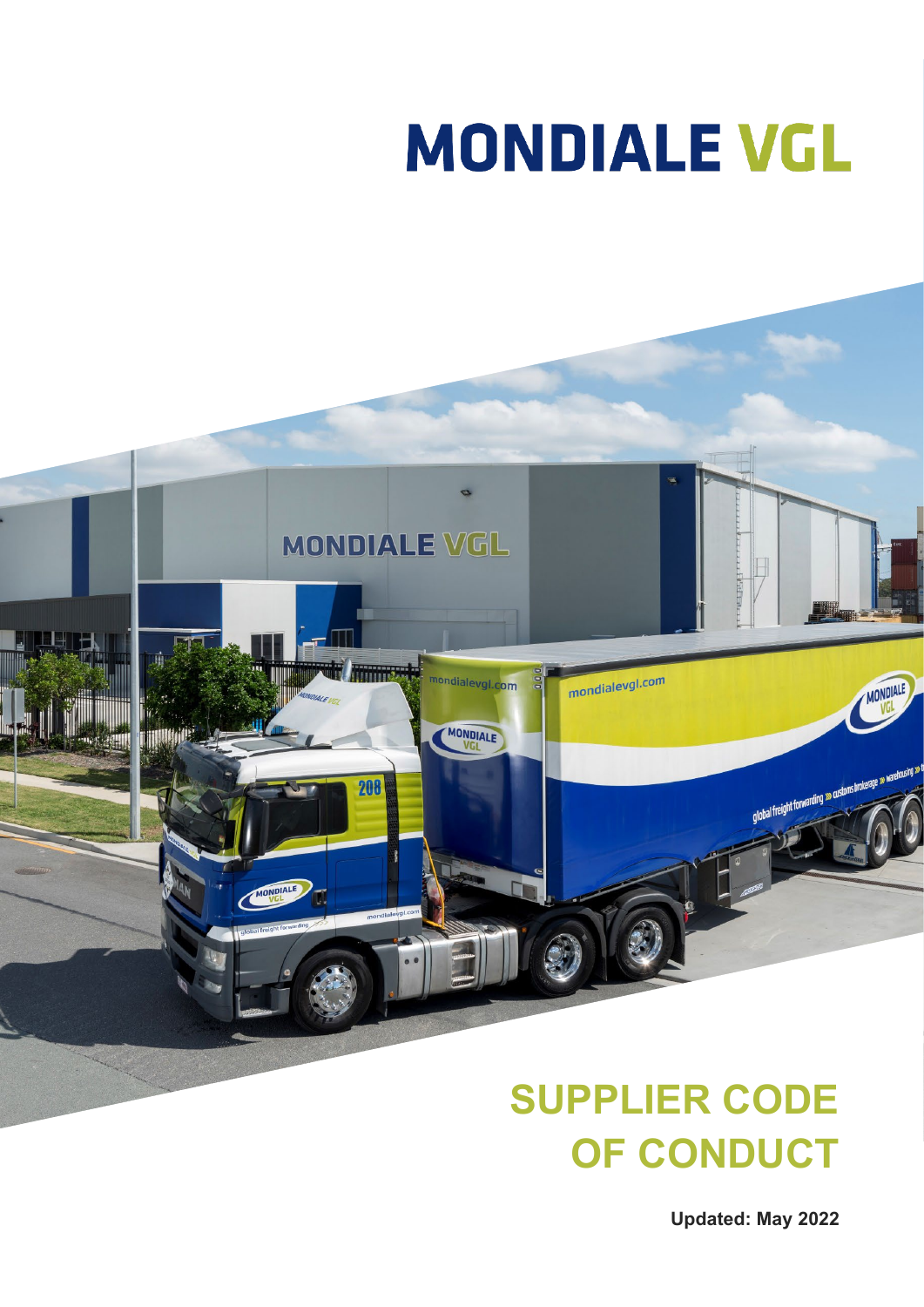# **MONDIALE VGL**

# **Table of Contents**

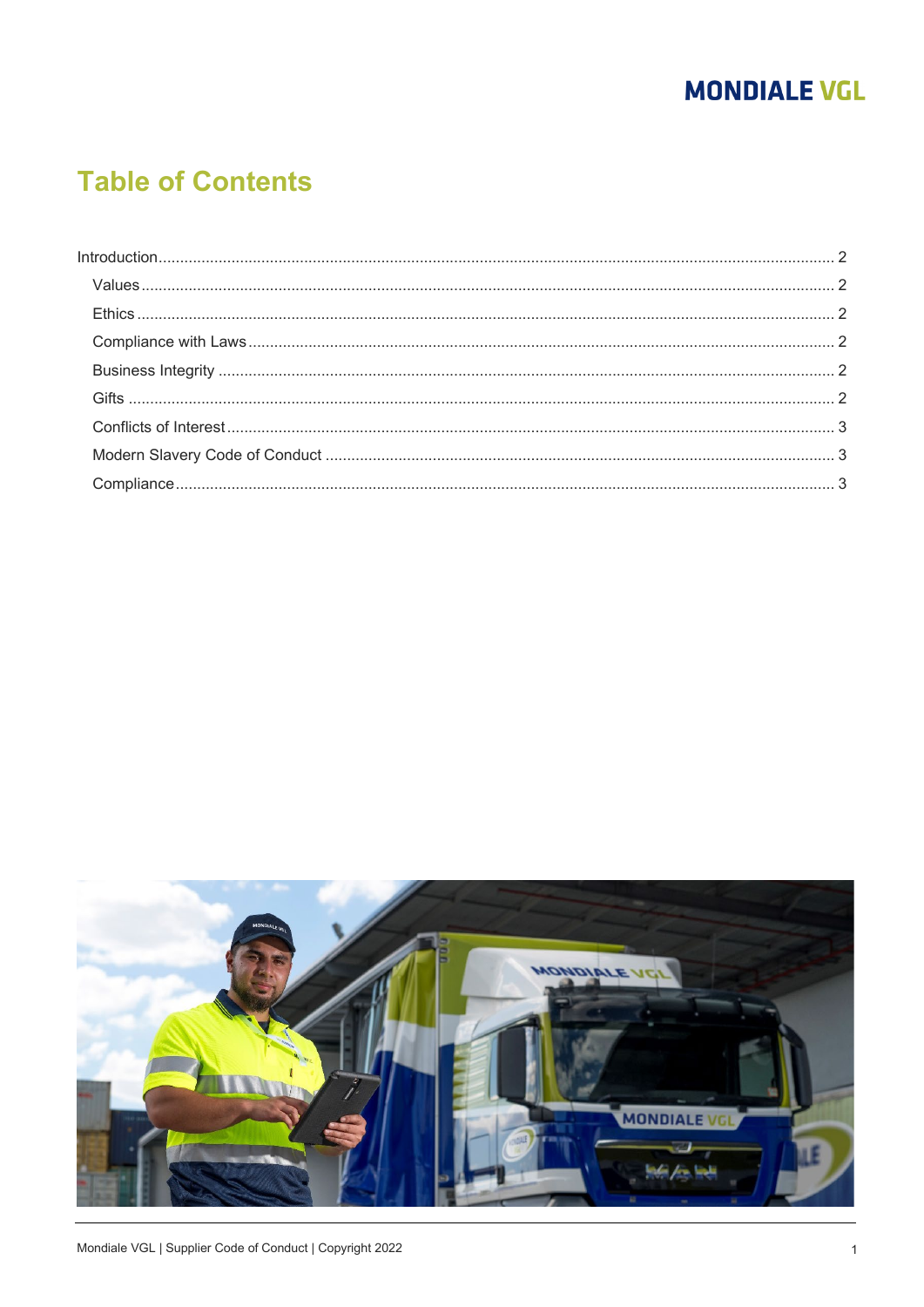## **MONDIALE VGL**

### <span id="page-2-0"></span>**Introduction**

Mondiale VGL ('MONDIALE VGL') procures a wide variety of goods and / or services from a disparate supplier base. We aim to engage suppliers who provide quality products, exceptional service, competitive pricing and shares our standards of practice as set out in this Code.

This Code establishes Mondiale VGL's expectations of our suppliers in the provision of goods and / or services and the suppliers' general dealings with Mondiale VGL, its employees and contractors. The provisions of this Code are in addition to the provisions of any legal agreement entered between Mondiale VGL and a supplier.

Suppliers consent to Mondiale VGL's regular review of supplier practices and relevant documentation necessary to demonstrate compliance with this Code.

#### <span id="page-2-1"></span>**Values**

Suppliers must comply with Mondiale VGL's general corporate values, including:

- Honesty and integrity
- Respect
- Health and safety
- **Service**

#### <span id="page-2-2"></span>**Ethics**

Mondiale VGL expects the highest standard of ethical conduct in all endeavours. Suppliers must act in an ethical, fair, and professional manner in every aspect of business, including with respect to relationships, practices and processes, and operations.

#### <span id="page-2-3"></span>**Compliance with Laws**

<span id="page-2-4"></span>Mondiale VGL expects our suppliers to always comply with all applicable laws and regulations.

#### **Business Integrity**

Suppliers must not engage in any form of bribery, kickbacks, corruption, extortion, embezzlement, or any other practices prohibited by law.

#### <span id="page-2-5"></span>**Gifts**

Suppliers must not offer Mondiale VGL representatives any money, gifts or entertainment which may influence judgment, contain any obligation on the recipient, or to gain improper advantage or preferred treatment.